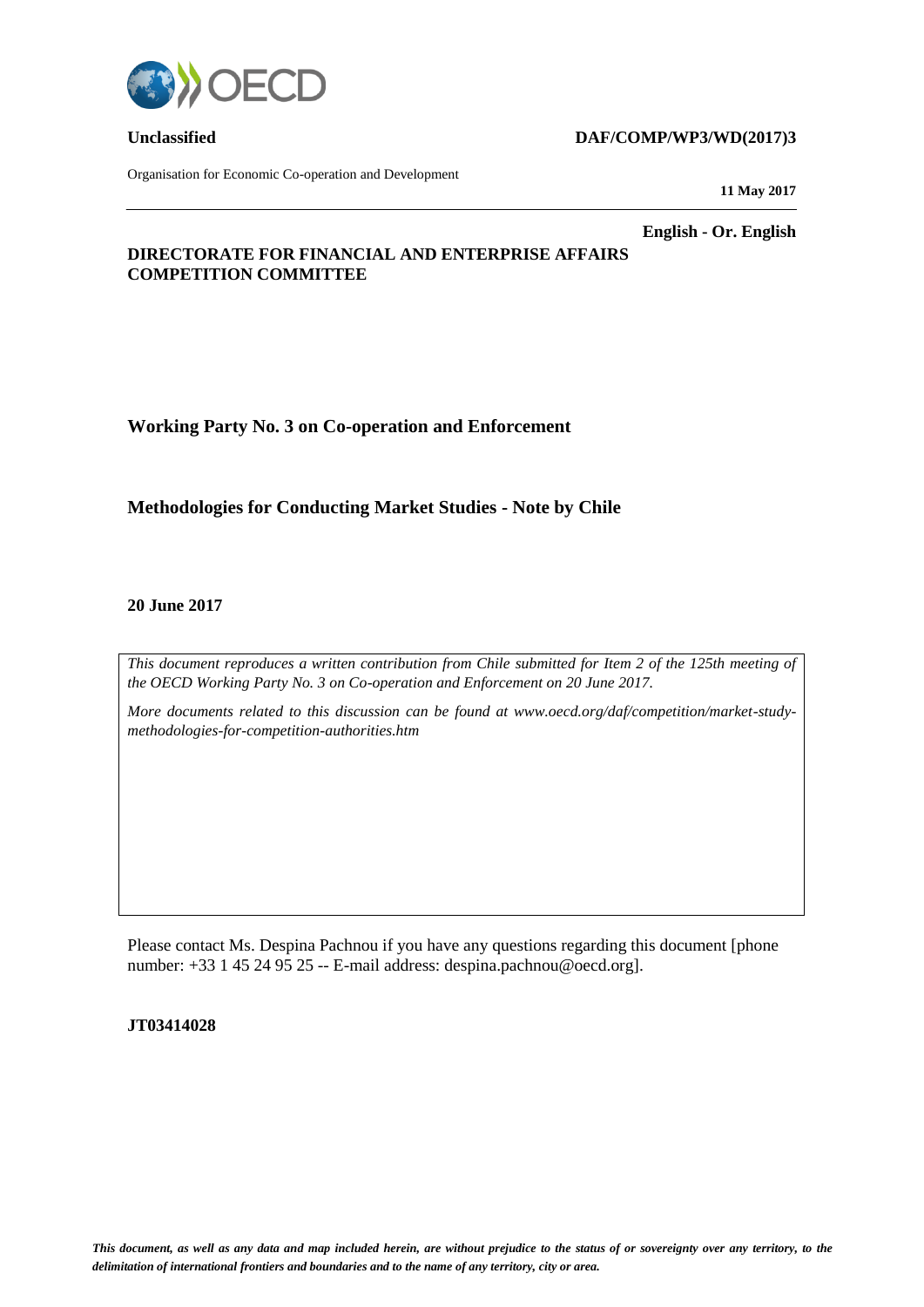*Chile*

# **1. Legal framework for market studies**

1. The legal framework related to market studies was amended in mid-2016. Both the old and new legal frameworks will be briefly explained below:

2. Pre-law 20.945 (August 2016): The *Fiscalia Nacional Económica* ("FNE") had no explicit power to conduct market studies. The FNE historically based its decision to carry out market studies, despite not having this power, on provisions from the Chilean competition law ("DL 211" or "Competition Law") which were enacted for more general purposes. For example, article 1 of the DL 211 states that one of the objectives of that law is to "promote" competition in the markets and the FNE understood that this encompassed advocacy work which, in hand, allowed it to develop market studies.

3. Current regime: Law 20.945, which amended the DL 211 in August of 2016 gave the FNE an explicit power to conduct market studies in letter p) of article 39 of that legal body including the same information gathering powers that the FNE has to carry out investigations (which are not cartels investigations). Among these powers, the most relevant for gathering information for market studies are the power to request information from companies and to interview any person the FNE deems necessary. The amendment to the law also included fines and even criminal sanctions for those who do not comply with the information and/or interview requests from the FNE or who submit false information or delay the submission of the same.

4. The FNE has also published in May of 2017 internal guidelines1 on how it will carry out market studies which were developed with the assistance of the OECD and the Competition and Market Studies Authority of Great Britain. This guideline makes public the procedure and methodology that the FNE will use in regards to market studies and explains the different stages they will have.

# **2. Information gathering**

5. Under the old legal framework, some market studies were externalized to the academia and had the general purpose of gathering information on markets which were of special interest to the FNE. Most of these studies also identified possible competitions problems and provided possible solutions. Other markets studies were developed internally by the FNE and generally had a narrower scope than those carried out by the academia.

6. As was explained above, the FNE did not have the explicit power to carry out market studies nor collect information in a compulsory manner, and as such information was gathered for these studies primarily from public sources and from government entities (which did have the obligation to provide the requested information).

Unclassified

<http://www.fne.gob.cl/2017/05/04/guia-para-el-desarrollo-de-estudios-de-mercado/>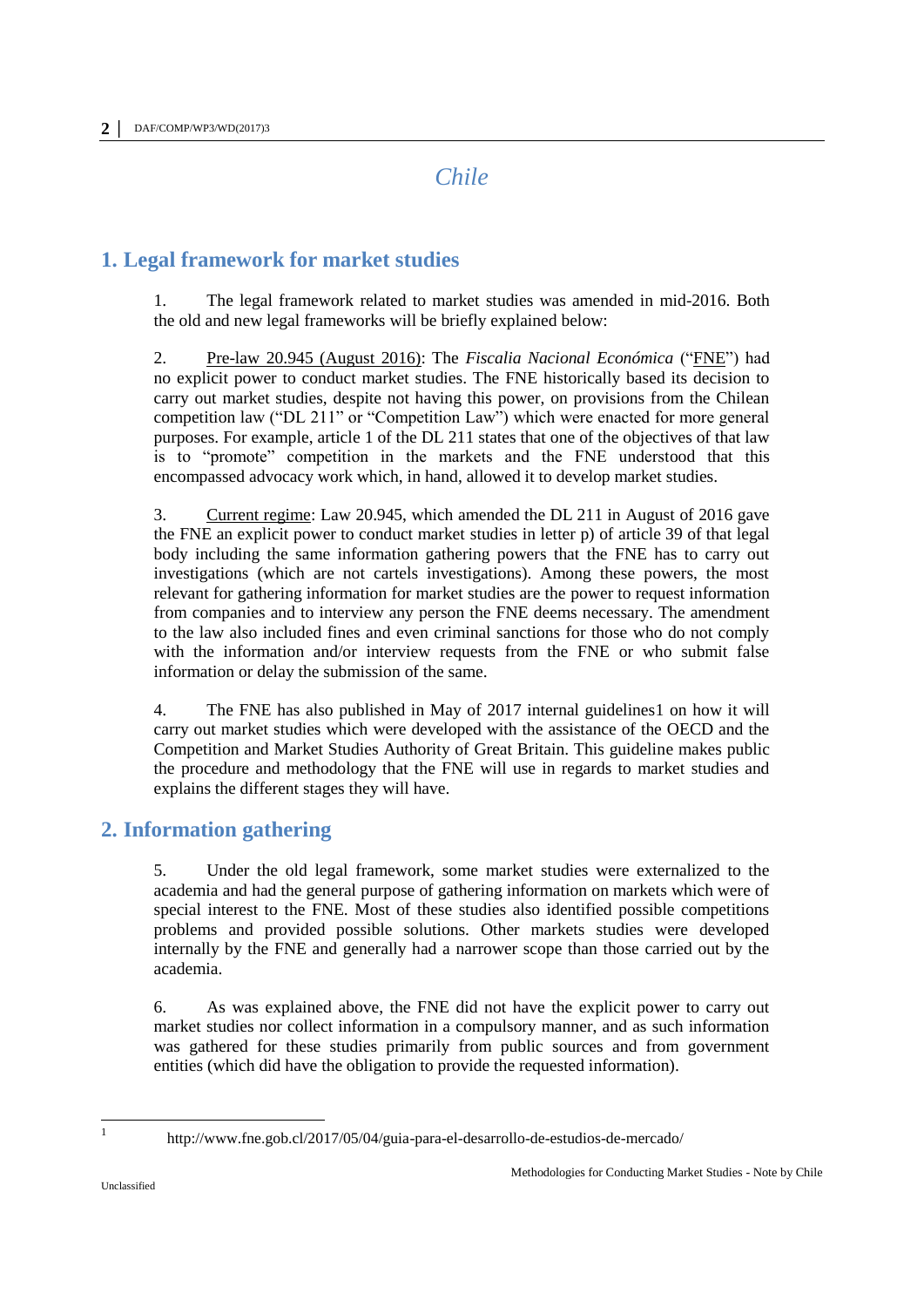7. Under the new regulatory framework, the FNE does have the power to request information from private entities but as the power is new, it has not yet started any study in particular. According to the market study guidelines, the FNE will conduct background research, mainly from public sources, when deciding upon which market to study and will move on to more intensive data gathering once it decides to open a study on a particular market.

# **3. Information Analysis**

8. Most studies carried out internally by the FNE were actually focused on the analysis of legal and regulatory frameworks. Those carried out by the academia used more economic analysis but did so with limited amount of data due to the lack of powers the FNE had to gather information.

9. Under the new regime, the market study guidelines do not explicitly refer to the type of analysis that will be used, but it is expected that, depending on the particular market, it will use quantitative and qualitative methods for both data gathering and for data analysis.

## **4. Case studies**

10. Under the old legal framework, the FNE carried out various market studies in areas such as banking, construction, health, and energy.<sup>2</sup>

11. Some of the most relevant and recent studies carried out are the following:

**4.1. Supplemental protection of patents (2016)<sup>3</sup>**

12. In this market study the FNE gave its opinion in regard to two legal rules that regulated the length of protection of patents of prescription drugs. It specifically criticized an interpretation of a rule that gave supplemental protection to patents when the process before the government to obtain the patent took longer than estimated. For this market study, the FNE used primarily public information. It was primarily a legal analysis text but it did include an estimation of the harm caused by the interpretation of the legal rules.

## **4.2. Tender processes for prescription drugs in the public health sector (2014)<sup>4</sup>**

13. This market study, carried out by the FNE, was centered on public tender processes for prescription drugs in public hospital. The main findings was that the tender terms and conditions could be beneficial for incumbent firms of original products and block the entrance of companies that manufacture generic drugs. This was inconsistent with the bioequivalence policy that the Health Ministry was promoting at the time. The study suggested changes to the tender terms and conditions to allow more competition from companies that manufacture generic drugs. In this study, the FNE used public information primarily (both national and international) and the focus was on a legal analysis of the tender documents.

<sup>&</sup>lt;sup>2</sup> These studies can be found in the FNE´s webpage (in Spanish): [http://www.fne.gob.cl/promocion-de-la](http://www.fne.gob.cl/promocion-de-la-libre-competencia/estudios-de-mercado/66316-2/)[libre-competencia/estudios-de-mercado/66316-2/](http://www.fne.gob.cl/promocion-de-la-libre-competencia/estudios-de-mercado/66316-2/)

<sup>3</sup> <http://www.fne.gob.cl/wp-content/uploads/2016/02/FNE-Proteccion-suplementaria.pdf>

<sup>4</sup> [http://www.fne.gob.cl/wp-content/uploads/2014/11/Estudio\\_Licitaciones\\_compras\\_medicamentos.pdf](http://www.fne.gob.cl/wp-content/uploads/2014/11/Estudio_Licitaciones_compras_medicamentos.pdf)